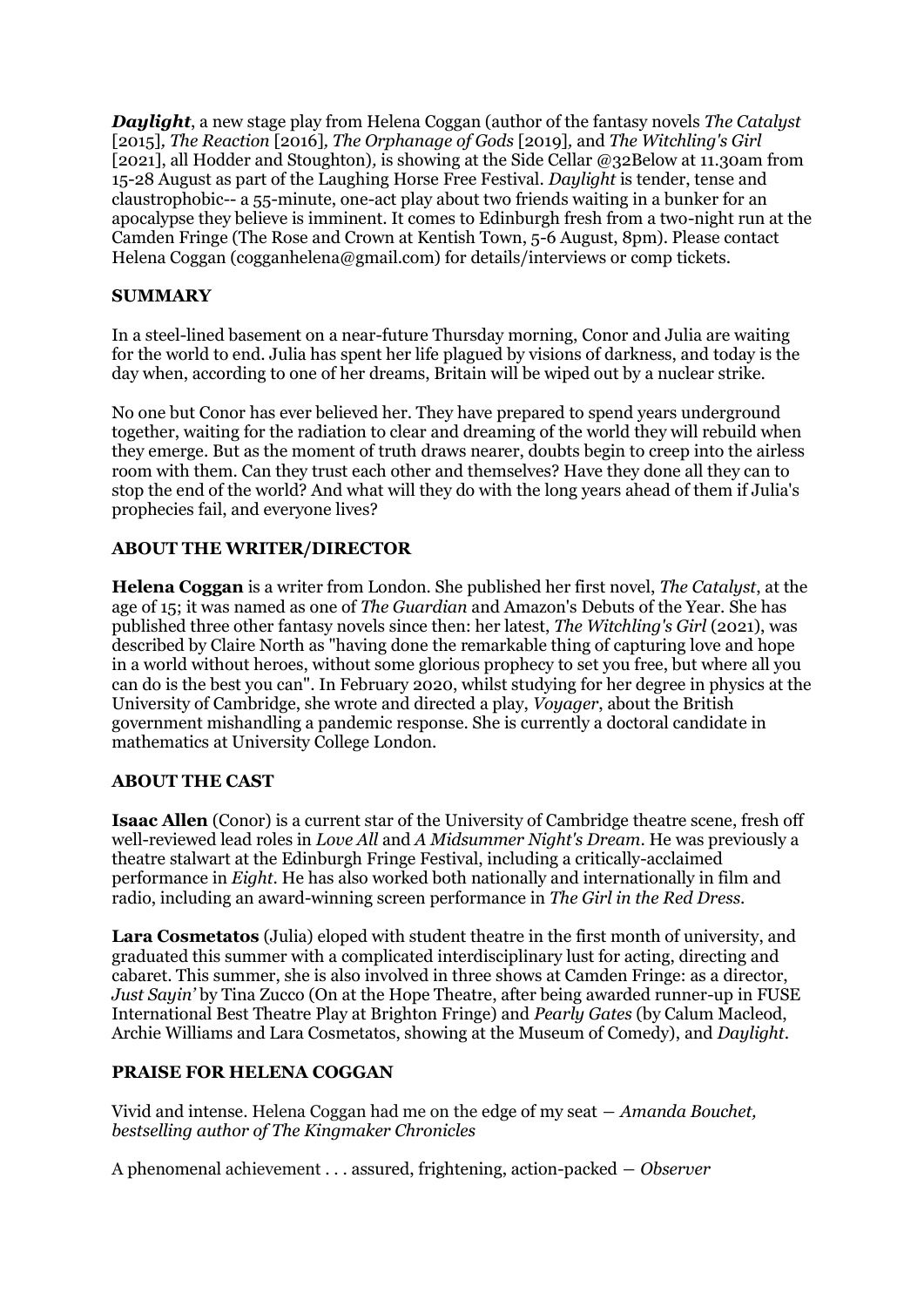Tense, exciting, engaging ― *Claire North, author of The First Fifteen Lives of Harry August*

A pulsing, labyrinthine, emotionally visceral plot ― *Metro*

The plot pulses with action and the characters are beautifully complex. This is a book that sparks with adrenaline and longing, all the way to the final page ― *Rebecca Ross, author of The Queen's Rising*



**PRESS IMAGE:** Lara Cosmetatos (left) and Isaac Allen (right) in a performance of *Daylight* at the Cavendish Arms, Stockwell, 18th April 2022. Credit: Helena Coggan